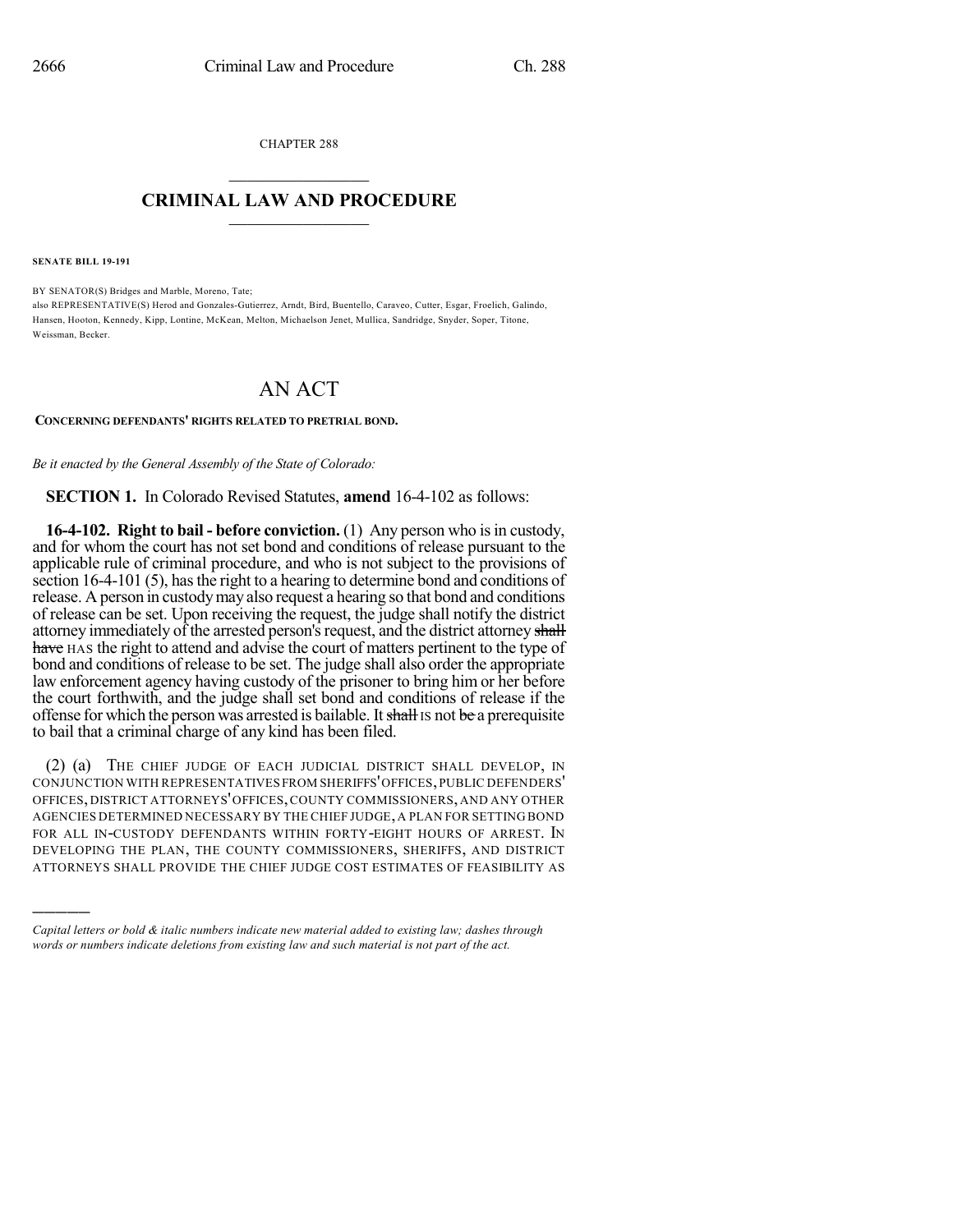## Ch. 288 Criminal Law and Procedure 2667

WELL AS ANY POTENTIAL SAVINGS FROM THE PROPOSAL, INCLUDING JAIL BED COSTS AND SAVINGS. IN DEVELOPING THE PLAN, THE CHIEF JUDGE SHALL EVALUATE THE POTENTIAL OF UTILIZING NEW OR EXISTING AUDIOVISUAL CONFERENCE TECHNOLOGY. IN AREAS WHERE A LACK OF BROADBAND COVERAGE MAKES AUDIOVISUAL CONFERENCING IMPOSSIBLE OR UNRELIABLE, THE CHIEF JUDGE MAY EVALUATE THE POTENTIAL OF UTILIZING TELEPHONIC HEARINGS. NO LATER THAN NOVEMBER 1, 2019, THE STATE COURT ADMINISTRATOR'S OFFICE SHALL REPORT TO THE JUDICIARY COMMITTEES OF THE HOUSE OF REPRESENTATIVES AND THE SENATE, OR ANY SUCCESSOR COMMITTEES, THE PLANS FOR ALL TWENTY-TWO JUDICIAL DISTRICTS, NOT INCLUDING THE DENVER COUNTY COURT. THE REPORT MUST INCLUDE AN ESTIMATE OF RESOURCES NECESSARY TO IMPLEMENT THIS SUBSECTION  $(2)(a)$ .

(b) UNLESS EXTRAORDINARY CIRCUMSTANCES EXIST, A DEFENDANT, A SURETY ON BEHALF OF THE DEFENDANT, OR ANOTHER THIRD PARTY ON BEHALF OF THE DEFENDANT MUST BE ALLOWED TO POST BOND WITHIN TWO HOURS AFTER THE SHERIFF RECEIVES THE BOND INFORMATION FROM THE COURT. NOTWITHSTANDING THE PROVISIONS OF THIS SECTION,A SHERIFF MAY ALLOW AN INDIVIDUAL TO CHOOSE TO STAY IN JAIL OVERNIGHT AFTER RELEASE WHEN EXTENUATING CIRCUMSTANCES EXIST, INCLUDING INCLEMENT WEATHER, LACK OF TRANSPORTATION, OR LACK OF SHELTER.

(c) THE CUSTODIAN OF A JAIL SHALL ENSURE THE DEFENDANT, A SURETY ON BEHALF OF THE DEFENDANT, OR ANOTHER THIRD PARTY ON BEHALF OF THE DEFENDANT IS NOT CHARGED MORE THAN A TEN-DOLLAR BOND PROCESSING FEE.

(d) THE CUSTODIAN OF A JAIL SHALL ALSO ENSURE THE DEFENDANT, A SURETY ON BEHALF OF THE DEFENDANT, OR ANOTHER THIRD PARTY ON BEHALF OF THE DEFENDANT IS NOT CHARGED ANY ADDITIONAL TRANSACTION FEES INCLUDING KIOSK FEES;EXCEPT THAT THE STANDARD CREDIT CARD PROCESSING FEE THAT THE CREDIT CARD COMPANY CHARGES MAY BE CHARGED WHEN A CREDIT CARD IS USED, OR, WHEN A THIRD-PARTY VENDOR PROVIDES DEFENDANTS THE OPTION TO PAY MONETARY BOND WITH A CREDIT CARD, THE DEFENDANT CAN BE REQUIRED TO PAY UP TO A THREE-AND-ONE-HALF PERCENT CREDIT CARD PAYMENT PROCESSING FEE.

(e) UNLESS EXTRAORDINARY CIRCUMSTANCES EXIST, THE CUSTODIAN OF A JAIL SHALL RELEASE A DEFENDANT AS SOON AS PRACTICABLE BUT NO LATER THAN FOUR HOURS AFTER THE DEFENDANT IS PHYSICALLY PRESENT IN THE JAIL AND THE DEFENDANT'S BOND HAS BEEN POSTED. A SUPERVISORY CONDITION OF RELEASE DOES NOT SERVE AS A LEGAL BASIS TO CONTINUE TO DETAIN THE DEFENDANT; EXCEPT THAT, IF THE DEFENDANT IS ORDERED RELEASED UPON CONDITION OF BEING SUBJECT TO ELECTRONIC MONITORING, THE DEFENDANT MAY BE HELD UP TO AS LONG AS PRACTICABLE BUT NO LONGER THAN TWENTY-FOUR HOURS AFTER THE DEFENDANT IS PHYSICALLY PRESENT IN THE JAIL AND THE DEFENDANT'S BOND HAS BEEN POSTED, IF SUCH DELAY IS NECESSARY TO ENSURE THE DEFENDANT IS FITTED WITH ELECTRONIC MONITORING AND THE COURT HAS AUTHORIZED THE DEFENDANT TO BE HELD UNTIL THE ELECTRONIC MONITOR IS FITTED. IF THE COURT ORDERS ELECTRONIC MONITORING FOR THE PROTECTION OF A SPECIFIC INDIVIDUAL, AND THE DEFENDANT IS ORDERED TO HAVE NO CONTACT WITH THAT SPECIFIC INDIVIDUAL, AND THE JUDGE ORDERS THAT THE DEFENDANT NOT BE RELEASED WITHOUT ELECTRONIC MONITORING BASED ON FINDING THAT THE ELECTRONIC MONITORING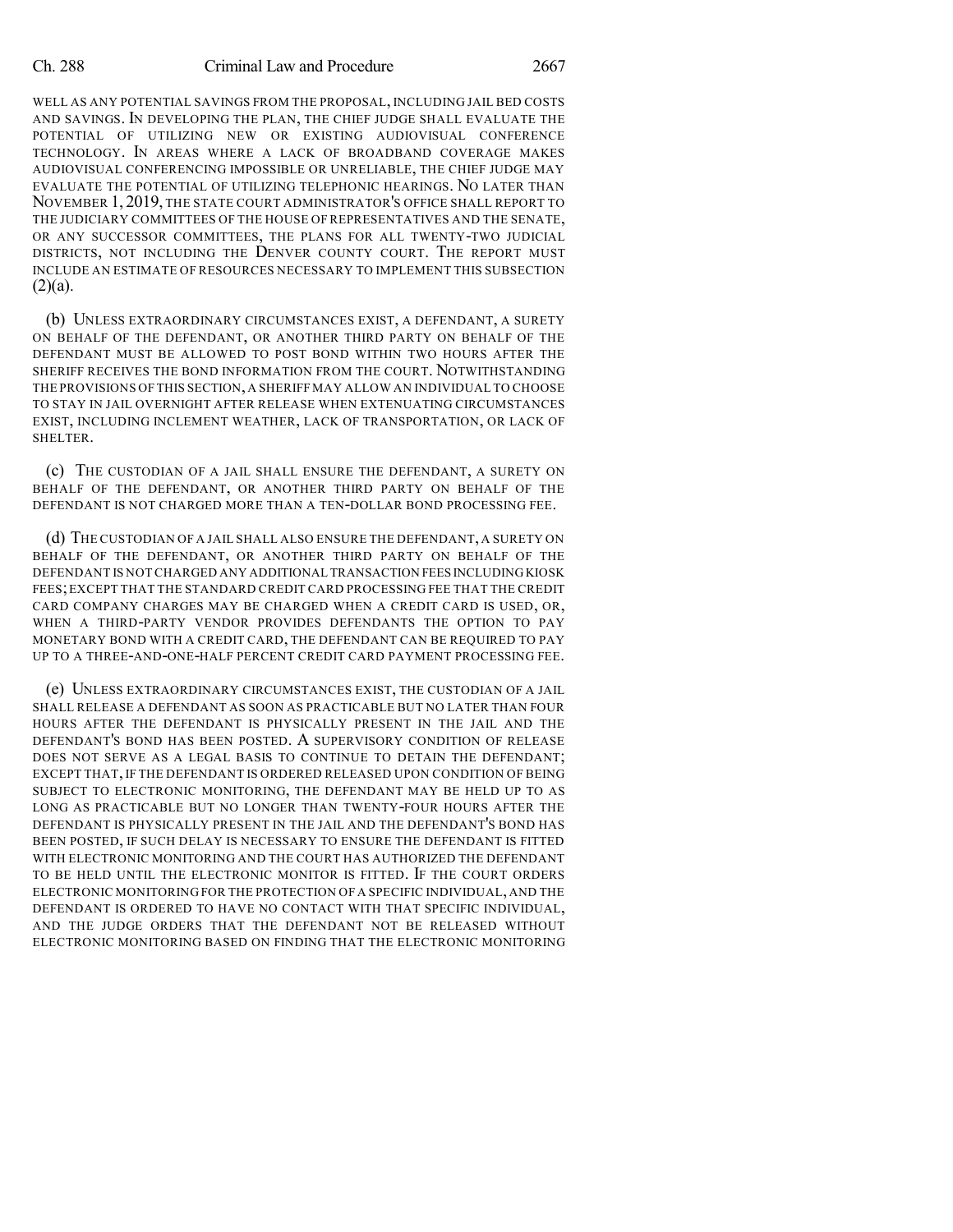IS NECESSARY FOR PUBLIC SAFETY, THEN THE TIME LIMITS REGARDING RELEASE OF THE DEFENDANT IN THIS SUBSECTION DO NOT APPLY. HOWEVER, IF A DEFENDANT IS HELD MORE THAN TWENTY-FOUR HOURS AFTER POSTING BOND AWAITING ELECTRONIC MONITORING FITTING, THE SHERIFF SHALL BRING THE DEFENDANT TO THE COURT THE NEXT DAY THE COURT IS IN SESSION AND EXPLAIN THE REASON FOR THE DELAY.

(f) A DEFENDANT WHO HAS POSTED BOND MUST BE RELEASED REGARDLESS OF WHETHER THE DEFENDANT HAS PAID ANY OUTSTANDING FEE,COST, OR SURCHARGE, INCLUDING BOND PROCESSING FEES, BOOKING FEES, PRETRIAL SUPERVISION FEES, OR ELECTRONIC MONITORING SUPERVISION FEES.

(g) FOR PURPOSES OF THIS SECTION, "EXTRAORDINARY CIRCUMSTANCES" INCLUDES AN EMERGENCY THAT RENDERS STAFF UNABLE TO PROCESS BONDS AND RELEASE DEFENDANTS, BUT IT DOES NOT INCLUDE A LACK OF STAFFING RESOURCES OR ROUTINE ADMINISTRATIVE PRACTICES.

**SECTION 2.** In Colorado Revised Statutes, 16-4-111, **amend** (1)(b) as follows:

**16-4-111. Disposition of security deposits upon forfeiture or termination of bond.** (1)(b)(I) Notwithstanding the provisions of paragraph (a) of this subsection  $(1)$ , If the depositor of the cash bond is the defendant and the defendant owes court costs, fees, fines, restitution, or surcharges at the time the defendant is discharged from all liability under the terms of the bond, the court may apply the deposit toward any amount owed by the defendant in court costs, fees, fines, restitution, or surcharges IF THE DEFENDANT VOLUNTARILY AGREES IN WRITING TO THE USE OF THE DEPOSIT FOR SUCH PURPOSE. A DEFENDANT SHALL NOT BE REQUIRED TO AGREE TO APPLY THE DEPOSIT TOWARD ANY AMOUNT OWED BY THE DEFENDANT AS A CONDITION OF RELEASE. If any amount of the deposit remains after paying the defendant's outstanding court costs, fees, fines, restitution, or surcharges, the court shall return the remainder of the deposit to the defendant.

(II) Notwithstanding the provisions of paragraph  $(a)$  of this subsection  $(1)$ , If the depositor of the cash bond is not the defendant, but the defendant owes court costs, fees, fines, restitution, or surcharges at the time the defendant is discharged from all liability under the terms of the bond, the court may SHALL NOT apply the deposit toward the amount owed by the defendant in court costs, fees, fines, restitution, or surcharges. if the depositor agrees in writing to the use of the deposit for such purpose. If any amount of the deposit remains after paying the defendant's outstanding court costs, fees, fines, restitution, or surcharges, The court shall return the remainder of the deposit to the depositor.

(III) A DEPOSITOR OF A CASH BOND WHO IS NOT THE DEFENDANT MAY DEPOSIT BOND FUNDS DIRECTLY WITH THE JAIL.THE DEPOSITOR SHALL NOT BE REQUIRED TO PAY ANY ADDITIONAL FEES, COSTS, OR SURCHARGES OTHER THAN THE BOND AMOUNT AND BOND PROCESSING FEE. THE DEPOSITOR SHALL NOT BE REQUIRED TO APPLY BOND FUNDS TO THE DEFENDANT'S INMATE ACCOUNT FOR PAYMENT OF THE BOND AND SHALL NOT BE REQUIRED TO DEPOSIT MONEY IN THE DEFENDANT'S NAME.

**SECTION 3. Actsubject to petition - effective date.** Section 16-4-102 (2)(b),  $(2)(c)$ ,  $(2)(d)$ ,  $(2)(e)$ ,  $(2)(f)$ , and  $(2)(g)$ , Colorado Revised Statutes, in section 1 of